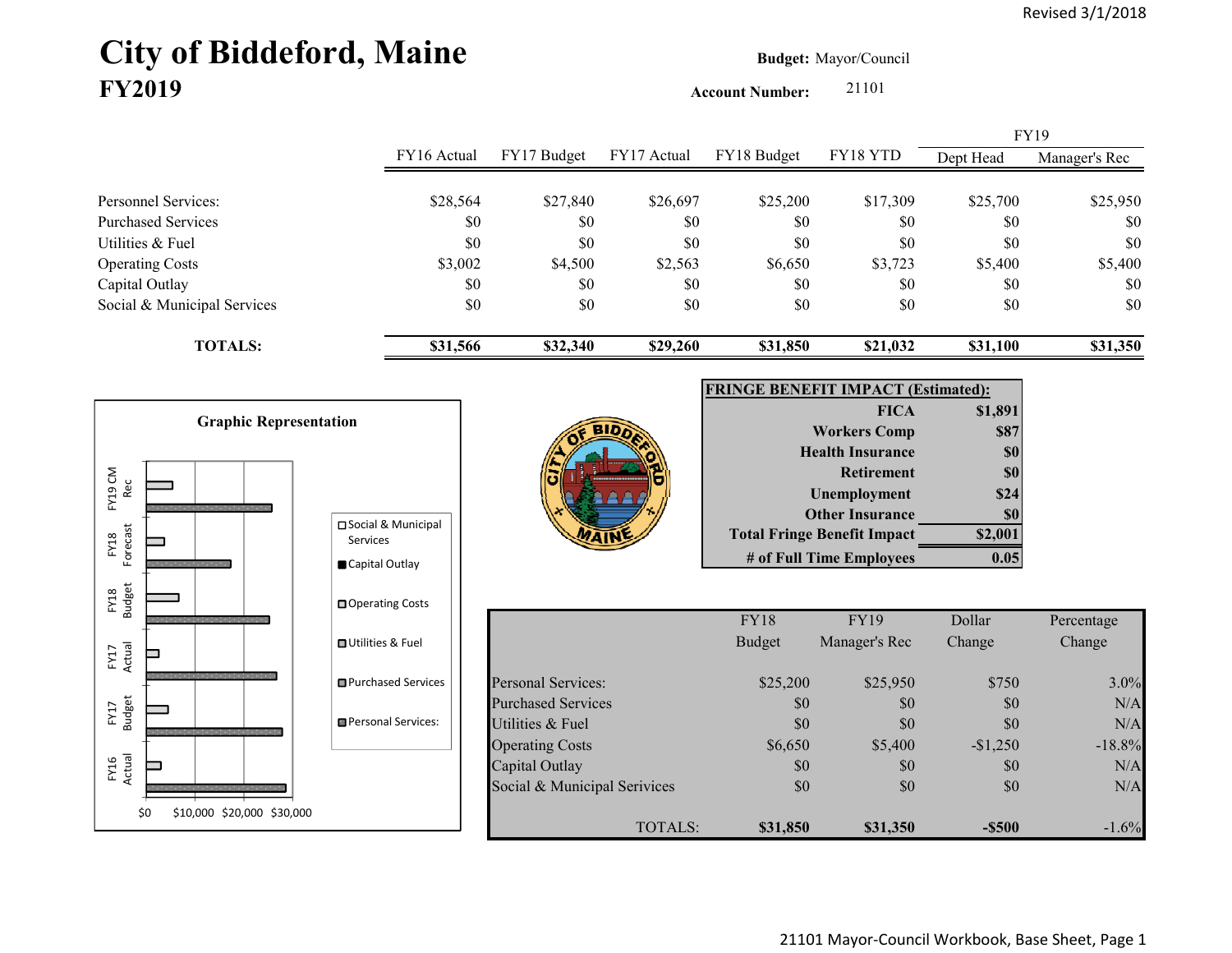#### Personnel Services

|        | Account                            | FY16     | <b>FY17</b>   | <b>FY17</b> | <b>FY18</b> | <b>FY18</b>  | <b>FY19</b> |           |
|--------|------------------------------------|----------|---------------|-------------|-------------|--------------|-------------|-----------|
|        | Description<br>Number              | Actual   | <b>Budget</b> | Actual      | Budget      | YTD 02/28/18 | Dept Head   | Mgr's Rec |
|        |                                    |          |               |             |             |              |             |           |
|        | 60101 Dept Manager Salary Exp      | \$10,000 | \$10,000      | \$10,050    | \$10,000    | \$6,667      | \$10,000    | \$10,000  |
|        | 60106 P-T Employee Wage Exp        | \$1,488  | \$750         | \$0         | \$0         | \$0          | \$3,900     | \$3,900   |
|        | 60121 Annual Stipend Pay Expense   | \$14,730 | \$14,700      | \$14,665    | \$14,700    | \$9,735      | \$10,800    | \$10,800  |
|        | 60201 FICA/Medicare-ER Share Exp   | \$2,006  | \$1,890       | \$1,868     | \$0         | \$0          | \$0         | \$0       |
|        | 60251 Conferences/Training Expense | \$341    | \$500         | \$114       | \$500       | \$907        | \$1,000     | \$1,250   |
| Totals |                                    | \$28,564 | \$27,840      | \$26,697    | \$25,200    | \$17,309     | \$25,700    | \$25,950  |
|        | <b>Other Operating Costs</b>       |          |               |             |             |              |             |           |
|        | Account                            | FY16     | <b>FY17</b>   | <b>FY17</b> | FY18        | <b>FY18</b>  | FY19        |           |
|        | Description<br>Number              | Actual   | Budget        | Actual      | Budget      | YTD 02/28/18 | Dept Head   | Mgr's Rec |
|        | 60500 Admin/Office Supp/Eqt Non-C  | \$962    | \$1,000       | (\$551)     | \$650       | \$0          | \$650       | \$650     |
|        | 60797 Miscellaneous Expense        | \$2,040  | \$3,500       | \$3,114     | \$6,000     | \$3,723      | \$4,750     | \$4,750   |
| Totals |                                    | \$3,002  | \$4,500       | \$2,563     | \$6,650     | \$3,723      | \$5,400     | \$5,400   |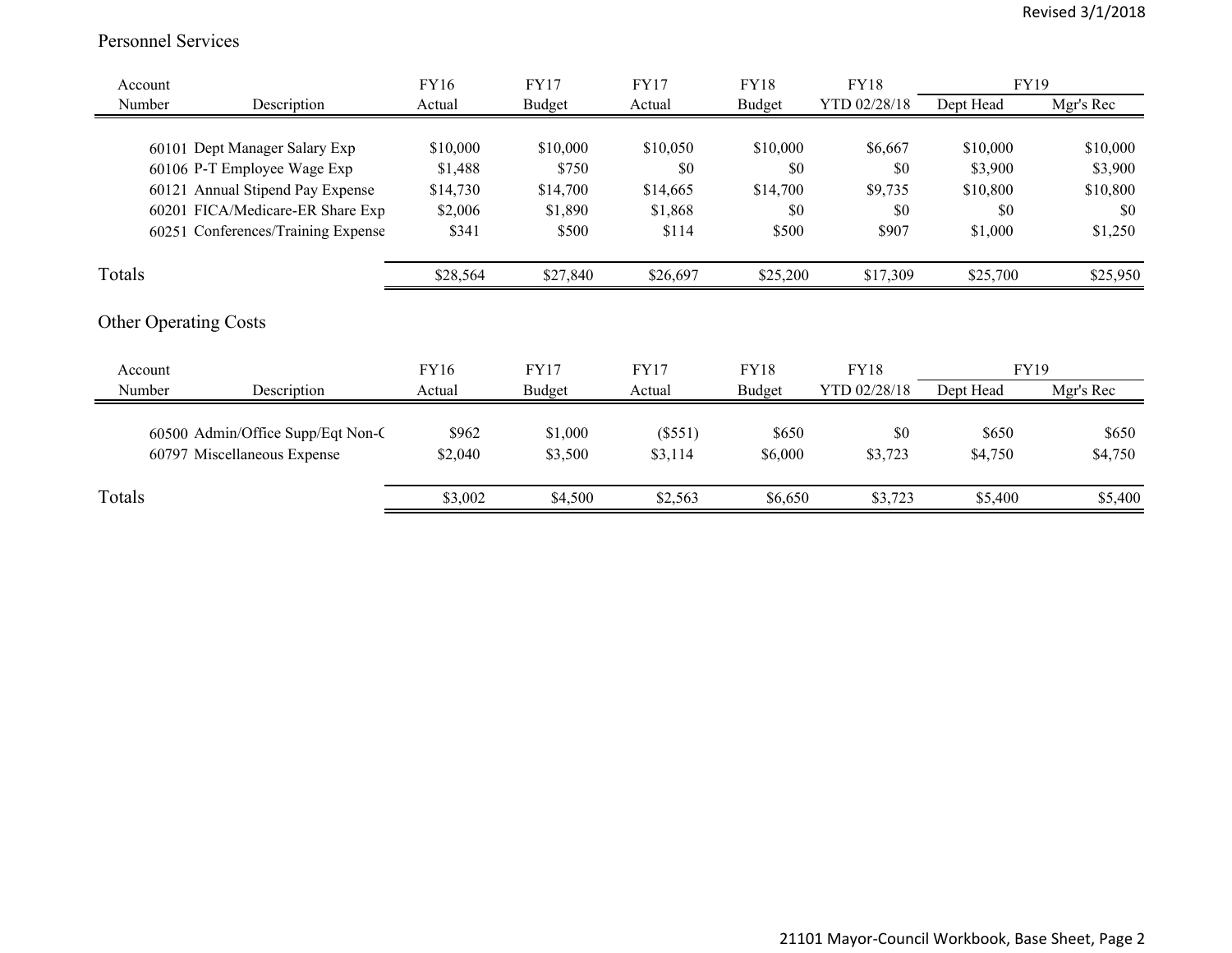#### DEPARTMENT PERSONAL SERVICES BUDGET WORKSHEET Fiscal Year 2019 BUDGET

#### DEPARTMENT:

 21101City Manager

|                                 |       |                          | <b>YEAREND</b>    |                  |                     |                |                   |
|---------------------------------|-------|--------------------------|-------------------|------------------|---------------------|----------------|-------------------|
|                                 |       |                          | <b>ANNUALIZED</b> |                  | <b>CITY MANAGER</b> | <b>COUNCIL</b> |                   |
| <b>CLASSIFICATION</b>           | EMP#  | <b>FTE</b>               | <b>TOTAL</b>      | <b>REQUESTED</b> | RECOMMEND.          | APPROP.        | LAST NAME         |
| <b>MAYOR</b>                    |       |                          | 10,000.00         | 10,000.00        | 10,000.00           |                | MAYOR(1)          |
| <b>COUNCIL MEMBERS</b>          |       | $\overline{\phantom{a}}$ | 10,800.00         | 10,800.00        | 10,800.00           |                | COUNCIL $(9)$     |
| AUDITOR & SUBSTITUTE            | 14120 | 0.05                     | 3,900.00          | 3,900.00         | 3,900.00            |                | <b>WATERHOUSE</b> |
| <b>TOTAL BUDGETED POSITIONS</b> |       | 0.05                     | 24,700.00         | 24,700.00        | 24,700.00           |                |                   |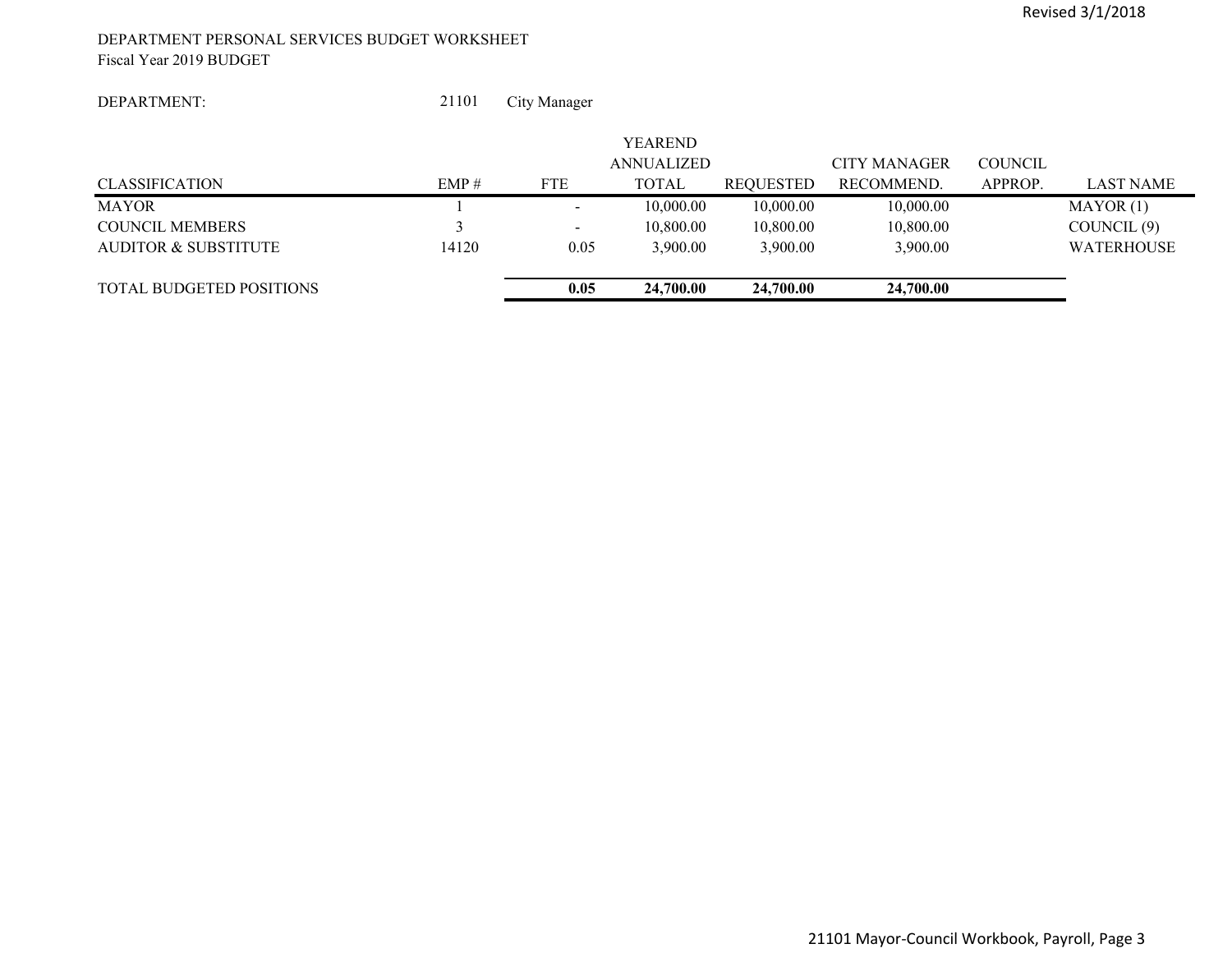

March 1, 2018 **Department:** Mayor/Council

Account Title: Dept Manager Salary Exp

Department Number: 21101 21101 Account Number: 60101

| FY2016     | FY 2017       | FY 2017     | FY 2018       | FY 2018       |
|------------|---------------|-------------|---------------|---------------|
| Actual     | <b>Budget</b> | Actual      | <b>Budget</b> | Est. Expended |
| \$9,999.96 | \$10,000.00   | \$10,049.96 | \$10,000.00   | \$10,000.00   |

| FY-2019       | Department  | City Mgr       | Council | Increase   |
|---------------|-------------|----------------|---------|------------|
|               | Reauest     | Recommendation | Action  | (Decrease) |
| <b>Budget</b> | \$10,000.00 | \$10,000.00    |         | \$0.00     |

**Support for Budget Request:** Provide justification for the budget request using as much detail as possible

 to support it. Examples of acceptable support include unit costs, quantity estimates, price quotes, etc. Requests based solely on a percentage increase above the previous budget will not be accepted. Use additional sheets if necessary.

| Desc                                  | Unit | Unit Rate   | Subtotal    |
|---------------------------------------|------|-------------|-------------|
| Salary stipend for Mayor (by Charter) |      | \$10,000.00 | \$10,000.00 |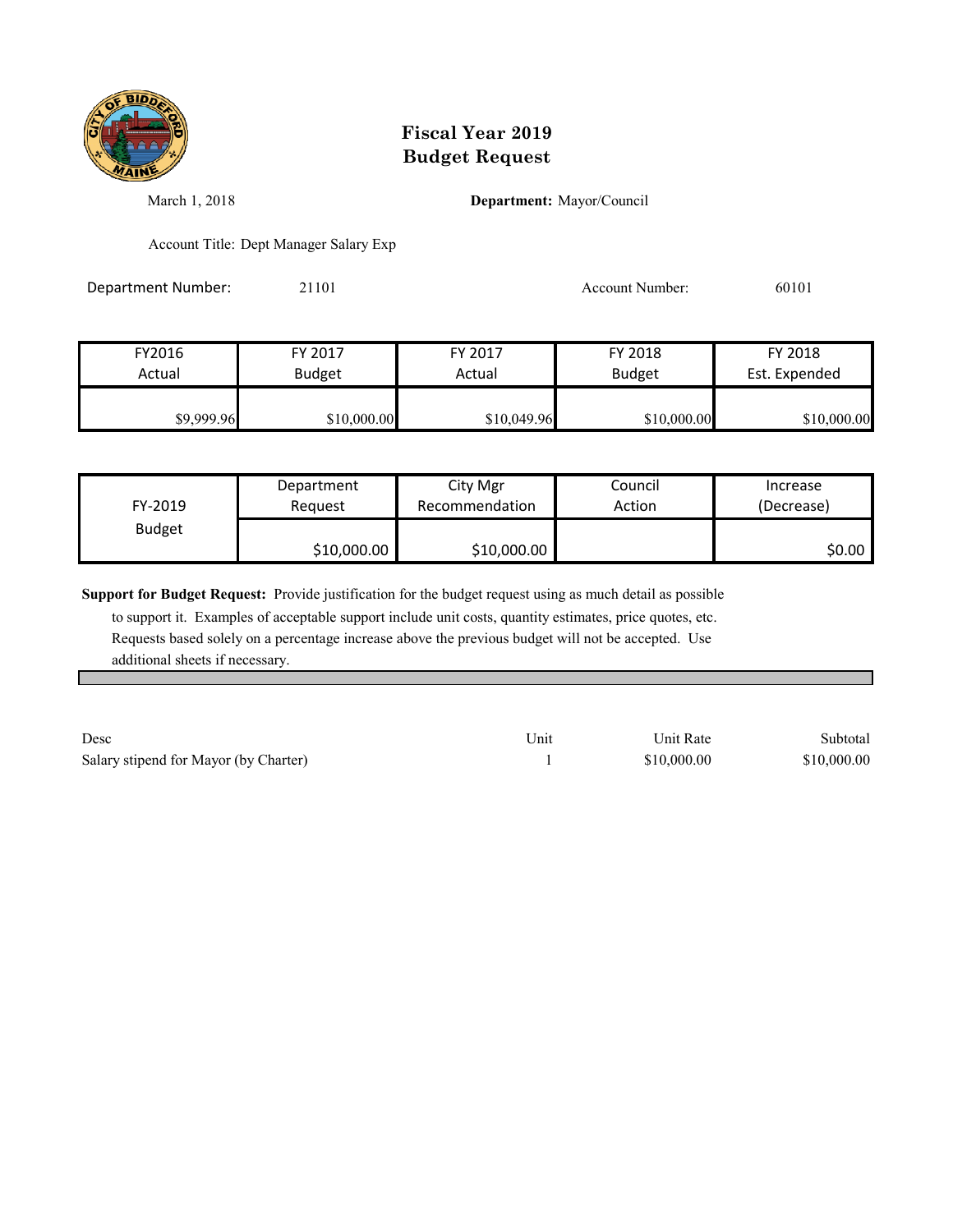

March 1, 2018 **Department:** Mayor/Council

Account Title: P-T Employee Wage Exp

Department Number: 21101 Account Number: 60106

| FY2016     | FY 2017       | FY 2017 | FY 2018       | FY 2018       |
|------------|---------------|---------|---------------|---------------|
| Actual     | <b>Budget</b> | Actual  | <b>Budget</b> | Est. Expended |
|            |               |         |               |               |
| \$1,487.50 | \$750.00      | \$0.00  | \$0.00        | \$0.00        |

| FY-2019       | Department | City Mgr       | Council | Increase   |
|---------------|------------|----------------|---------|------------|
|               | Reauest    | Recommendation | Action  | (Decrease) |
| <b>Budget</b> | \$3,900.00 | \$3,900.00     |         | \$3,900.00 |

**Support for Budget Request:** Provide justification for the budget request using as much detail as possible

 to support it. Examples of acceptable support include unit costs, quantity estimates, price quotes, etc. Requests based solely on a percentage increase above the previous budget will not be accepted. Use additional sheets if necessary.

| Desc                                          | ' Jnit | Unit Rate | Subtotal   |
|-----------------------------------------------|--------|-----------|------------|
| Salary stipend for city auditor* (by Charter) |        | \$75.00   | \$3,900.00 |

\*Auditor reviews City and School purchase orders weekly. The position acts as an additional set of eyes for expenditures fulfilling the requirement for segregation of duties.

Note: this Object code was combined with the Council stipend in FY2018.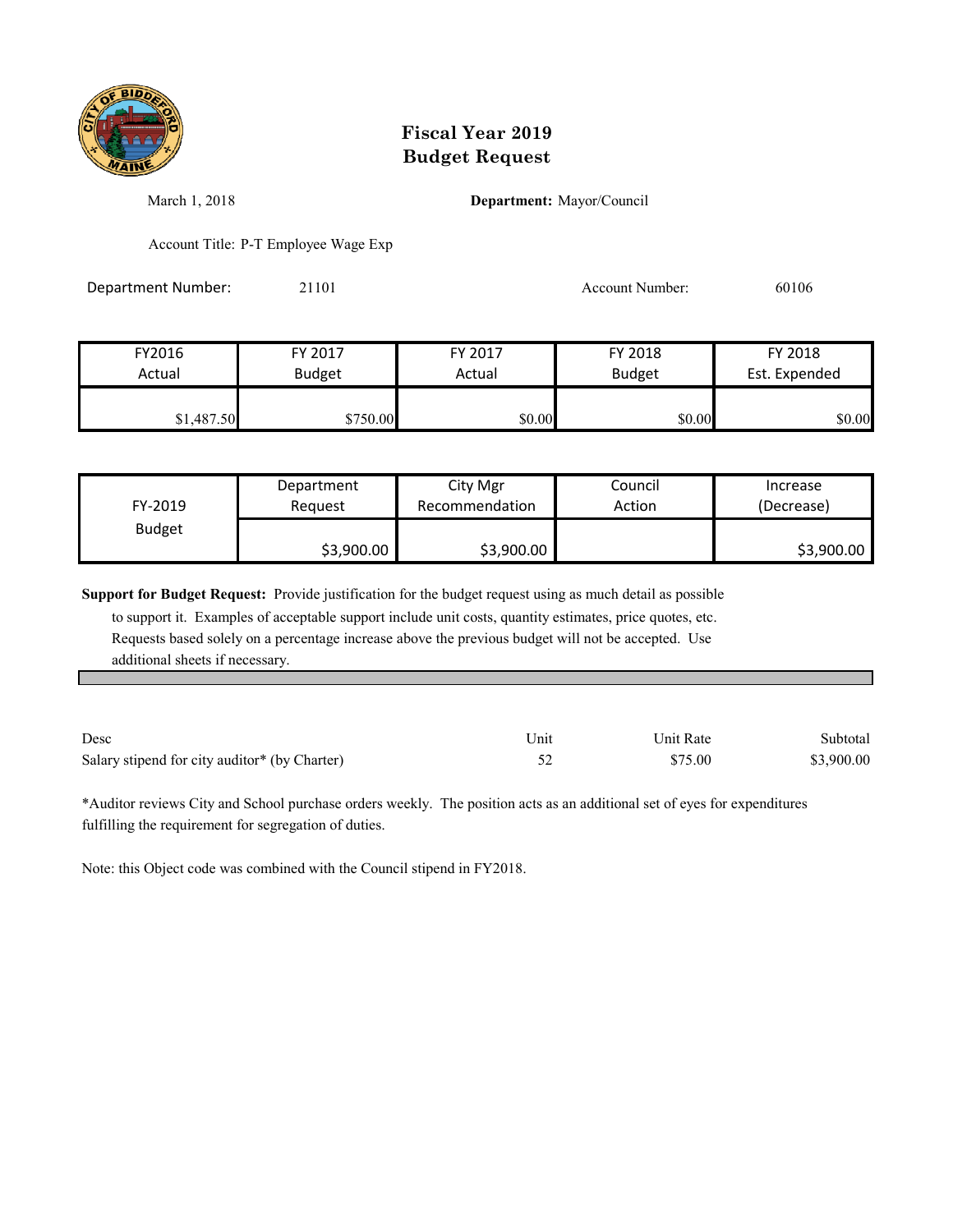

March 1, 2018 **Department:** Mayor/Council

Account Title: Annual Stipend Pay Expense

Department Number: 21101 21101 Account Number: 60121

| FY2016      | FY 2017       | FY 2017     | FY 2018       | FY 2018       |
|-------------|---------------|-------------|---------------|---------------|
| Actual      | <b>Budget</b> | Actual      | <b>Budget</b> | Est. Expended |
| \$14,730.00 | \$14,700.00   | \$14,665.00 | \$14,700.00   | \$14,700.00   |

| FY-2019       | Department  | City Mgr       | Council | Increase      |
|---------------|-------------|----------------|---------|---------------|
|               | Reauest     | Recommendation | Action  | (Decrease)    |
| <b>Budget</b> | \$10,800.00 | \$10,800.00    |         | ( \$3,900.00) |

**Support for Budget Request:** Provide justification for the budget request using as much detail as possible

 to support it. Examples of acceptable support include unit costs, quantity estimates, price quotes, etc. Requests based solely on a percentage increase above the previous budget will not be accepted. Use additional sheets if necessary.

| Desc                                       | ' Jnit | Unit Rate  | Subtotal    |
|--------------------------------------------|--------|------------|-------------|
| Salary stipend for Councilors (by Charter) |        | \$1,200.00 | \$10,800.00 |

Note: Auditor moved to 60106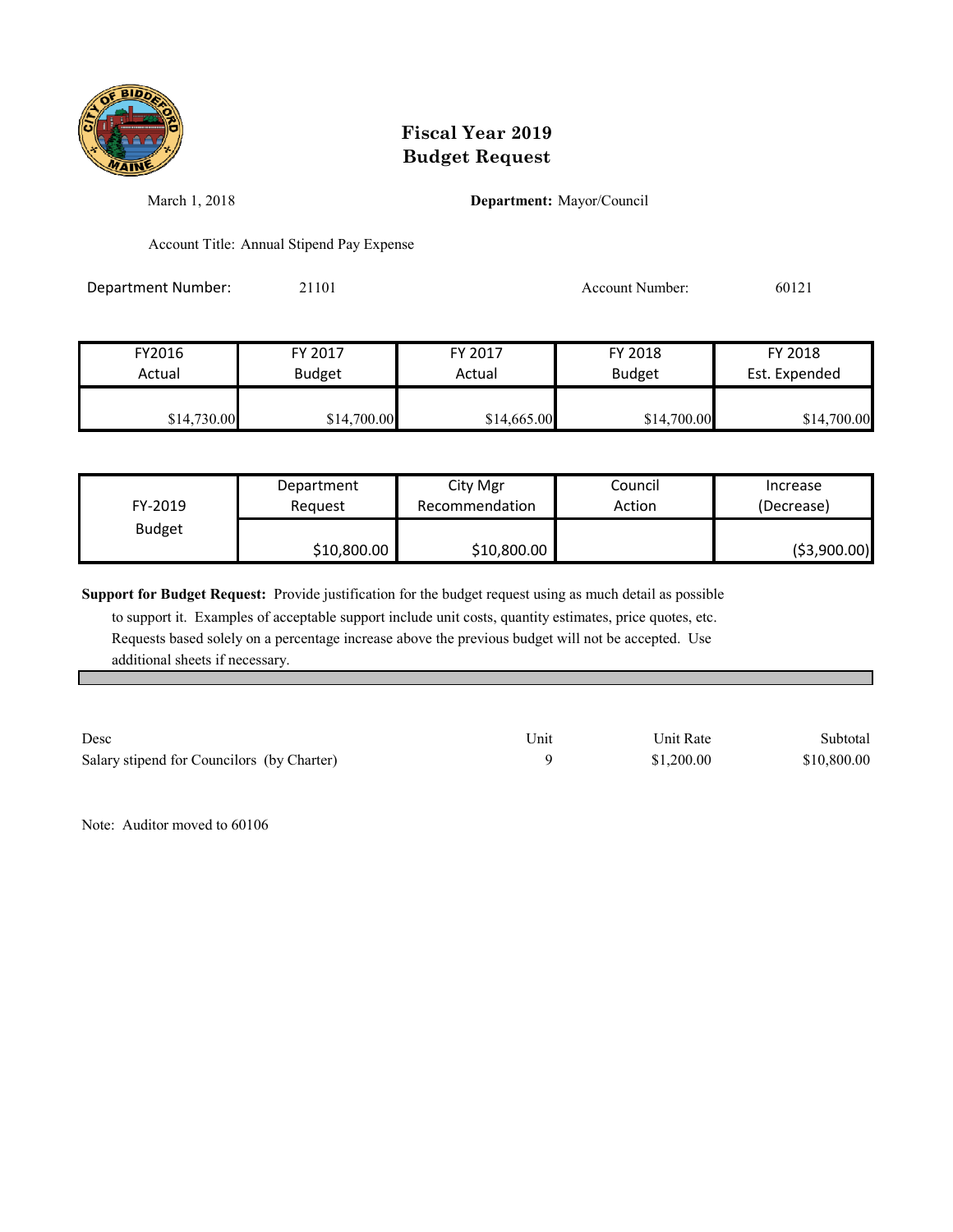

March 1, 2018 **Department:** Mayor/Council

Account Title: Conferences/Training Expense

Department Number: 21101 Account Number: 60251

| FY2016   | FY 2017       | FY 2017  | FY 2018       | FY 2018       |
|----------|---------------|----------|---------------|---------------|
| Actual   | <b>Budget</b> | Actual   | <b>Budget</b> | Est. Expended |
| \$341.10 | \$500.00      | \$113.83 | \$500.00      | \$906.87      |

| FY-2019       | Department | City Mgr       | Council | Increase   |
|---------------|------------|----------------|---------|------------|
|               | Reauest    | Recommendation | Action  | (Decrease) |
| <b>Budget</b> | \$1,000.00 | \$1,250.00     |         | \$500.00   |

**Support for Budget Request:** Provide justification for the budget request using as much detail as possible

 to support it. Examples of acceptable support include unit costs, quantity estimates, price quotes, etc. Requests based solely on a percentage increase above the previous budget will not be accepted. Use additional sheets if necessary.

General contingency available to Mayor and Council for attendance at conferences, training, etc.

| Description:                          | Units: | Unit Price: | Subtotal:  |
|---------------------------------------|--------|-------------|------------|
| Council Training/Conf: Gov't Services |        | \$125.00    | \$1,125.00 |
| Mayor Conferences/Training            |        | \$920.00    | \$800.00   |

\$1,925.00

*Increase in interest by elected officials in training, budget increased slightly to reflect that usage*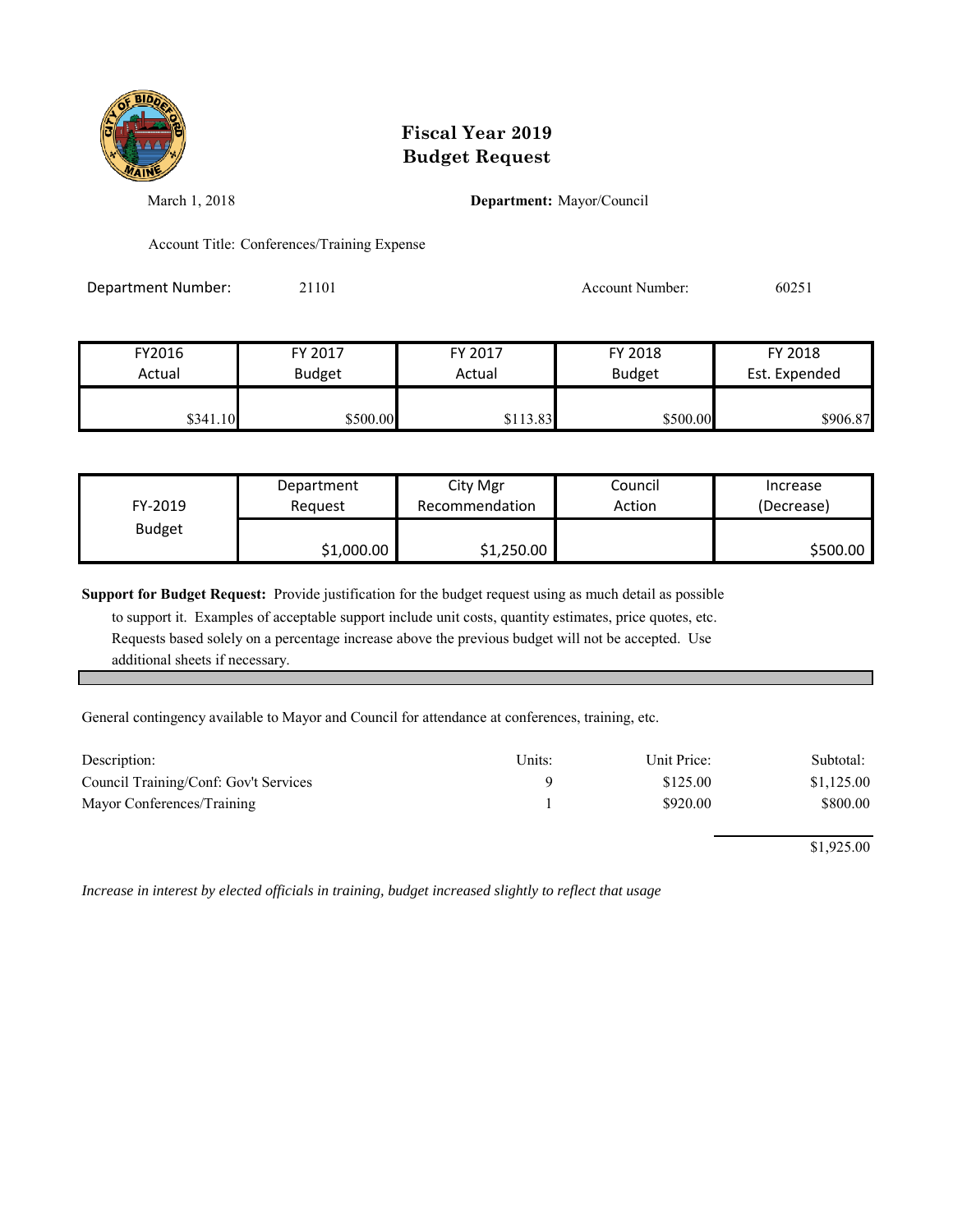

March 1, 2018 **Department:** Mayor/Council

Account Title: Admin/Office Supp/Eqt Non-Cap

Department Number: 21101 21101 Account Number: 60500

| FY2016   | FY 2017       | FY 2017      | FY 2018       | FY 2018       |
|----------|---------------|--------------|---------------|---------------|
| Actual   | <b>Budget</b> | Actual       | <b>Budget</b> | Est. Expended |
| \$962.17 | \$1,000.00    | $-$ \$551.14 | \$650.00      | \$600.00      |

| FY-2019       | Department | City Mgr       | Council | Increase   |
|---------------|------------|----------------|---------|------------|
|               | Reauest    | Recommendation | Action  | (Decrease) |
| <b>Budget</b> | 650.00     | \$650.00       |         | \$0.00     |

**Support for Budget Request:** Provide justification for the budget request using as much detail as possible

 to support it. Examples of acceptable support include unit costs, quantity estimates, price quotes, etc. Requests based solely on a percentage increase above the previous budget will not be accepted. Use additional sheets if necessary.

| Description:                                         | Units: | Unit Price: |     | Subtotal: |
|------------------------------------------------------|--------|-------------|-----|-----------|
| <b>Budget Books</b>                                  | 15 S   | 45.00       |     | 675.00    |
| 32-60 Tab binder Dividers                            | 15S    | 6.50        | - 8 | 97.50     |
| General office supplies for Mayor/other Elected Offi | 12 S   | 20.00       |     | 240.00    |
|                                                      |        |             |     | .012.50   |